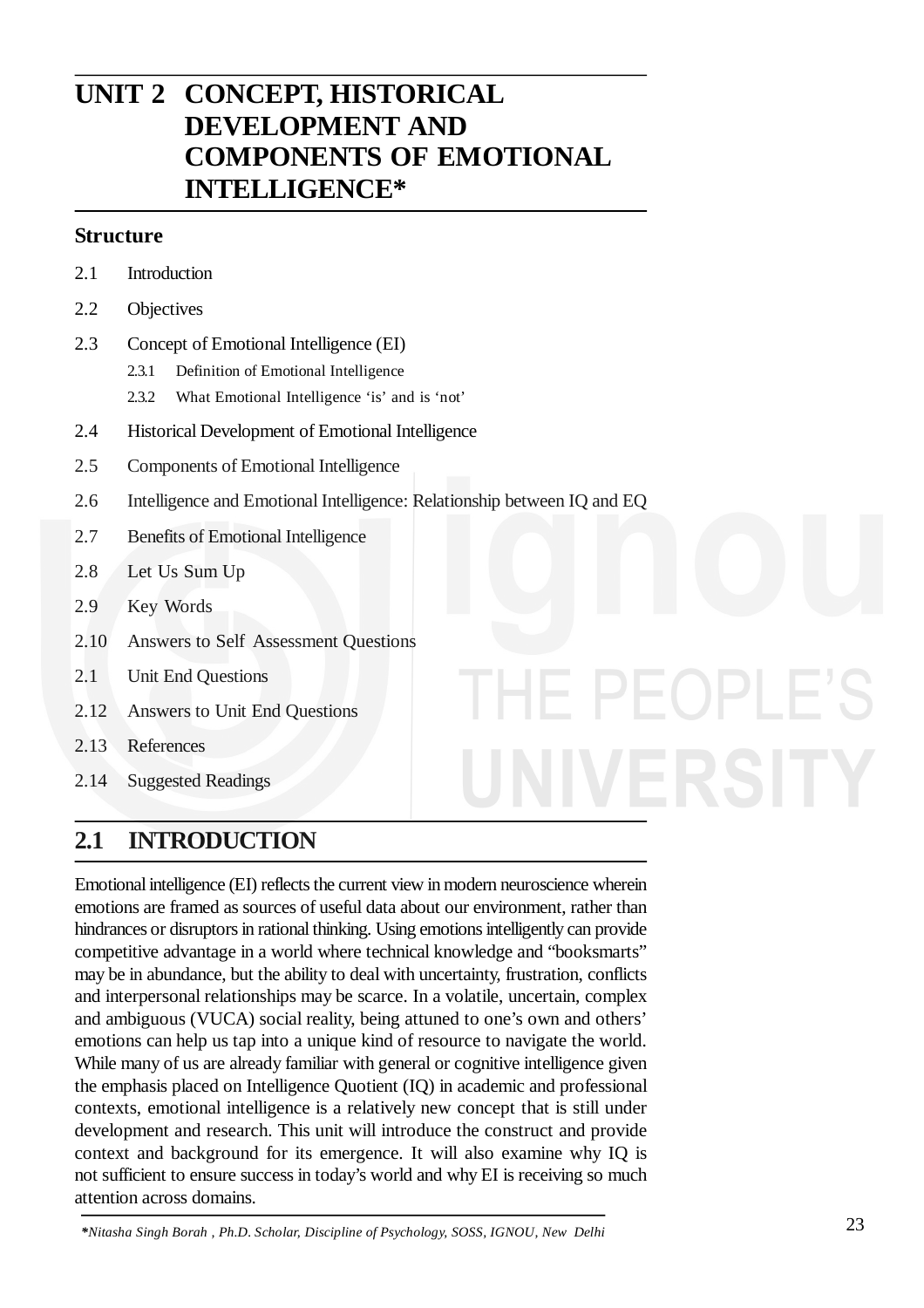### **2.2 OBJECTIVES**

After studying this unit, you will be able to:

- Understand the concept of emotional intelligence;
- Trace the historical developments that led to the formulation of the concept;
- Describe the components of emotional intelligence; and
- Distinguish between intelligence quotient and emotional quotient

## **2.3 CONCEPT OF EMOTIONAL INTELLIGENCE**

*Ashwin is a very sharp and technically gifted researcher. He has numerous world- class research publications and is the star of his research and development team. However, despite his excellent individual performance, working with others in the team has always been a challenge for him. He finds it easier to work in isolation because he feels awkward around his teammates and is unable to initiate and carry out engaging conversations. It is difficult for him to tell when someone is bored with what he is saying. Two of his colleagues recently walked off after he commented on the mediocrity of their work, even though his intention was to provide honest feedback. They haven't spoken to him since. Ashwin is also frequently confused about why he feels so irritated and impatient in team discussions and is barely able to hide his contempt for the ideas that usually emerge out of these. He feels trapped and stuck in his current role and cannot see a way out since most organisations today have moved to team- based work.*

Based on the vignette above, what do you think is getting in the way of Ashwin's success? If your first thoughts upon reading about Ashwin's situation were related to his ability to recognise and manage his emotions and interact appropriately with other people, you would be focusing on what we call emotional intelligence.

The term emotional intelligence can be broken down into two concepts- emotions and intelligence. If one is asked about emotions in general terms, the first responses are likely to constitute a perspective on emotions that is inherently restrictive. Most commonly, emotions are seen to make us inefficient, are a sign of weakness, a distraction and obstacle to good judgment and decision making. The two words in the term emotional intelligence can then be seen to contradict each other, if viewed from this lens. However, modern neuroscience has served to debunk these myths and highlighted several important functions that emotions serve. We now know that emotions provide vital feedback and information about our world, spark creativity, aid decision making, enhance reasoning and strengthen trust and connection- all of which are crucial if we are to not just function but thrive as human beings.

The adaptive function of emotions has been highlighted by Levenson (1994) as follows:

*"Emotions are short-lived psychological-physiological phenomena that represent efficient modes of adaptation to changing environmental demands. Psychologically, emotions alter attention, shift certain behaviors upward in*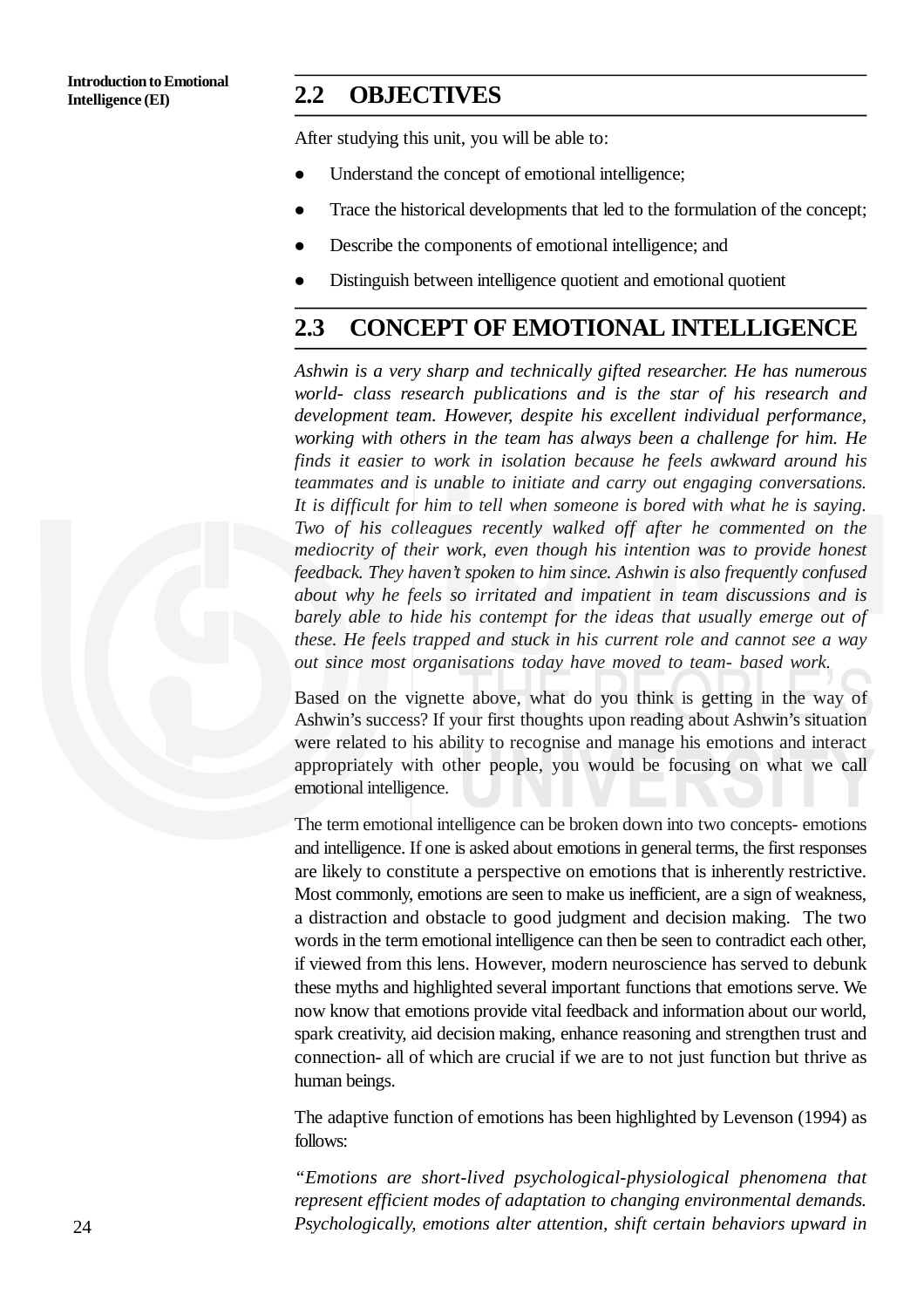*response hierarchies, and activate relevant associative networks in memory. Physiologically, emotions rapidly organize the responses of disparate biological systems including facial expression, somatic muscular tone, voice tone, autonomic nervous system activity, and endocrine activity to produce a bodily milieu that is optimal for effective response. Emotions serve to establish our position vis-à-vis our environment, pulling us toward certain people, objects, actions and ideas, and pushing us away from others. Emotions also serve as a repository for innate and learned influences, possessing certain invariant features, and others that show considerable variation across individuals, groups, and cultures".*

In fact, the word emotion itself derives from the Latin word "motere" or "movere" meaning "to move" (Dozier, 1998), to stir up, to agitate or to excite. Emotional intelligence leverages and expands on these ideas by proposing that thinking (including memory, judgment, reasoning) and emotions go together. Emotions assist thinking and thinking can be used to analyse and regulate emotions. For example, anger signals the presence of an obstacle and gives one energy to fight. Fear is a survival emotion that protects from danger by taking our attention to possible threats. Trust flags the presence of a sense of safety and motivates one to open up to connections. Thus, while emotions may be seen to disrupt thinking in some situations, they also signal where one's attention needs to be directed in a given situation.

Some basic principles about emotions that are relevant to emotional intelligence are :

- 1. Emotions are information and present useful data about our worlds.
- 2. Decisions must incorporate emotions in order to be effective and lead to intended outcomes. For example, Reinhard & Schwartz (2012) have found that people in a less positive or even negative mood perceive truthful information more effectively than those in a positive mood.
- 3. We can try to ignore emotions but it doesn't work, especially over long periods of time. Suppressing and hiding emotions takes up valuable mental energy that could have been directed at an important task and is highly stressful when continued for long.
- 4. We can try to hide emotions but are not as good at it as we might think. Most people are able to read tiny, fleeting changes in emotional expressions and interpret them correctly, such as identifying a fake smile by noticing the lack of movement of the eye muscles while smiling.

Given the above, dismissing or ignoring emotions may not be a realistic goal if we are to function healthily. Instead, it may be worthwhile to consider how we might use emotions intelligently so that they help us thrive.

### **2.3.1 Definition of Emotional Intelligence**

Emotional intelligence (EI) is a set of emotional and social skills that influence the way we perceive and express ourselves, develop and maintain social relationships, cope with challenges, and use emotional information in an effective and meaningful way. Several definitions of emotional intelligence have been proposed over the years.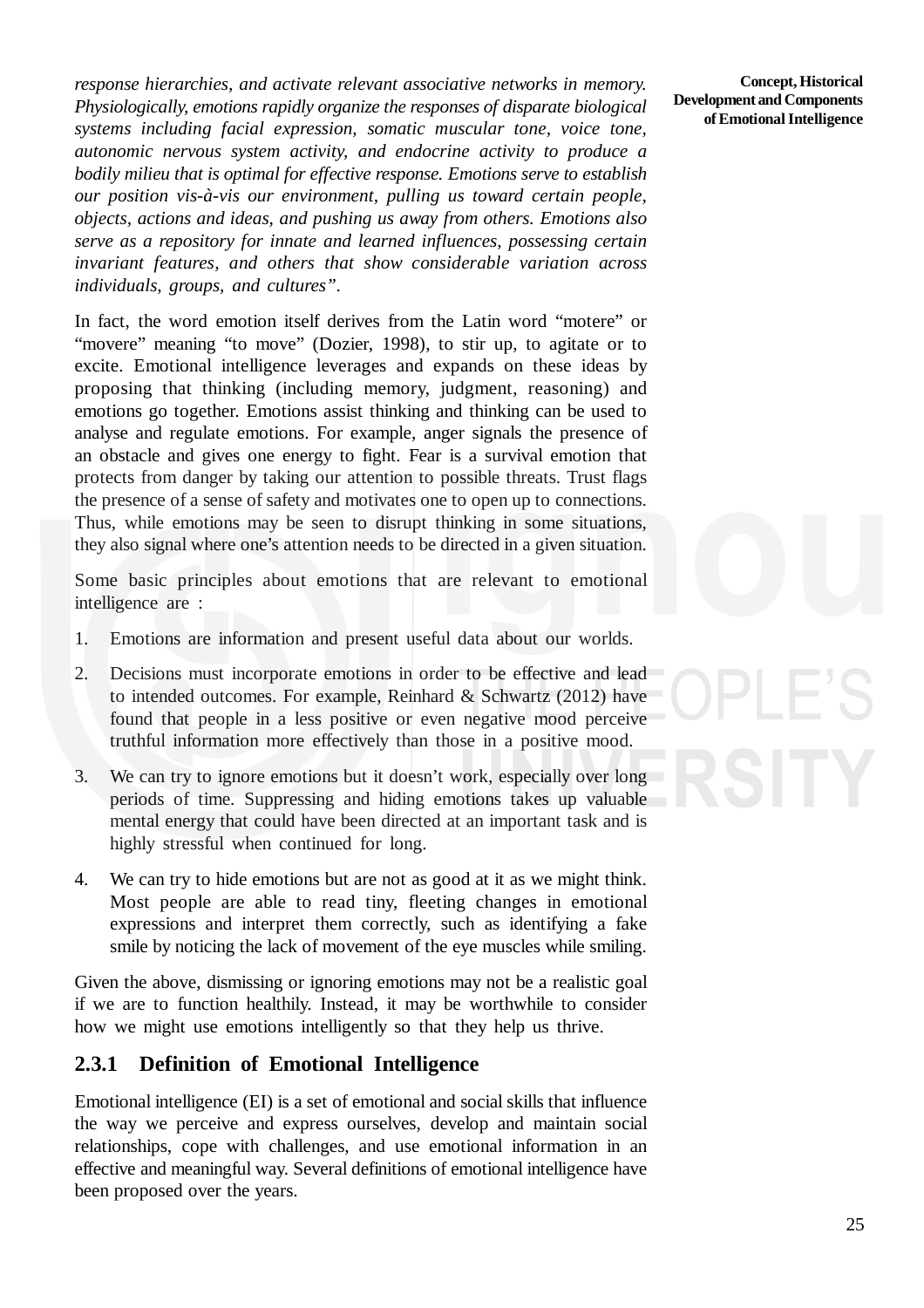One of the most popular definitions is "Emotional intelligence is the capacity for recognising our own feelings and those of others, for motivating ourselves, and for managing emotions well in ourselves and in our relationships" (Goleman, 1998). This definition emphasises that knowledge about emotions can be used to make sense of our internal and social worlds and arrive at decisions accordingly. Others like Reuven Bar-On (2002) have emphasised the adaptive function by EI by defining it as "an array of non-cognitive abilities, competencies and skills that influence one's ability to succeed in coping with environmental demands and pressures".

Salovey & Mayer (1990) initially defined emotional intelligence as a sub-set of social intelligence - " the ability to monitor one's own and others' feelings and emotions, to discriminate among them and to use this information to guide one's thinking and actions". Later, this definition was revised to make it more comprehensive. Mayer, Salovey & Caruso (2004) define it as "the capacity to reason about emotions, and of emotions to enhance thinking. It includes the abilities to accurately perceive emotions, to access and generate emotions so as to assist thought, to understand emotions and emotional knowledge, and to reflectively regulate emotions so as to promote emotional and intellectual growth." This perspective emphasises the synthesis of emotions and intelligence and is shared by other theoretical frameworks as well (Ciarocchi, Chan & Caputi, 2000; Roberts, Zeidner & Matthews, 2001).

Just as intelligence is quantified and measured through Intelligence Quotient (IQ) emotional intelligence is indicated by Emotional Quotient or EQ. Bradberry & Greaves (2009) consider EI as the 'missing piece' in conceptualising a complete, whole person; personality and intelligence comprising the other two key components. Over decades of research, it has been established that EI is a distinct ability that does not share attributes with either personality or intelligence. Having certain personality traits does not automatically predispose one to have high or low emotional intelligence. For example, while extroverts may feel energised by interacting with people and introverts share a preference for solitude, it does not automatically imply that extroverts are more emotionally intelligent than introverts. Similarly, having an ability to process information cognitively or intelligence, does not indicate one's level of EI. In addition, while personality and intelligence are relatively stable and resistant to change after the age of 18-20 years, EI comprises a dynamic component that has the potential to evolve and grow over time, as well as with targeted interventions.

Glossop and Mitchell (2005) highlighted this as: "Emotional intelligence is learned. Unlike IQ, which is essentially fixed within narrow parameters at birth, EQ can be developed and enhanced. In other words, temperament is not destiny. Empathy and the capacity to understand the emotions of others can be nurtured." In fact, several studies have shown that older participants tend to score higher on EI measures and may indicate that EQ increases with age and maturation (Bar-On, 2000).

Thus, in order to consider 'the whole person', emotional intelligence must be considered alongside personality and intelligence.

### **2.3.2 What Emotional Intelligence 'is' and is 'not'**

To have an accurate understanding of the concept of emotional intelligence, it is important to draw clear distinctions between what it covers and refers to and which aspects of it are untrue or inaccurate.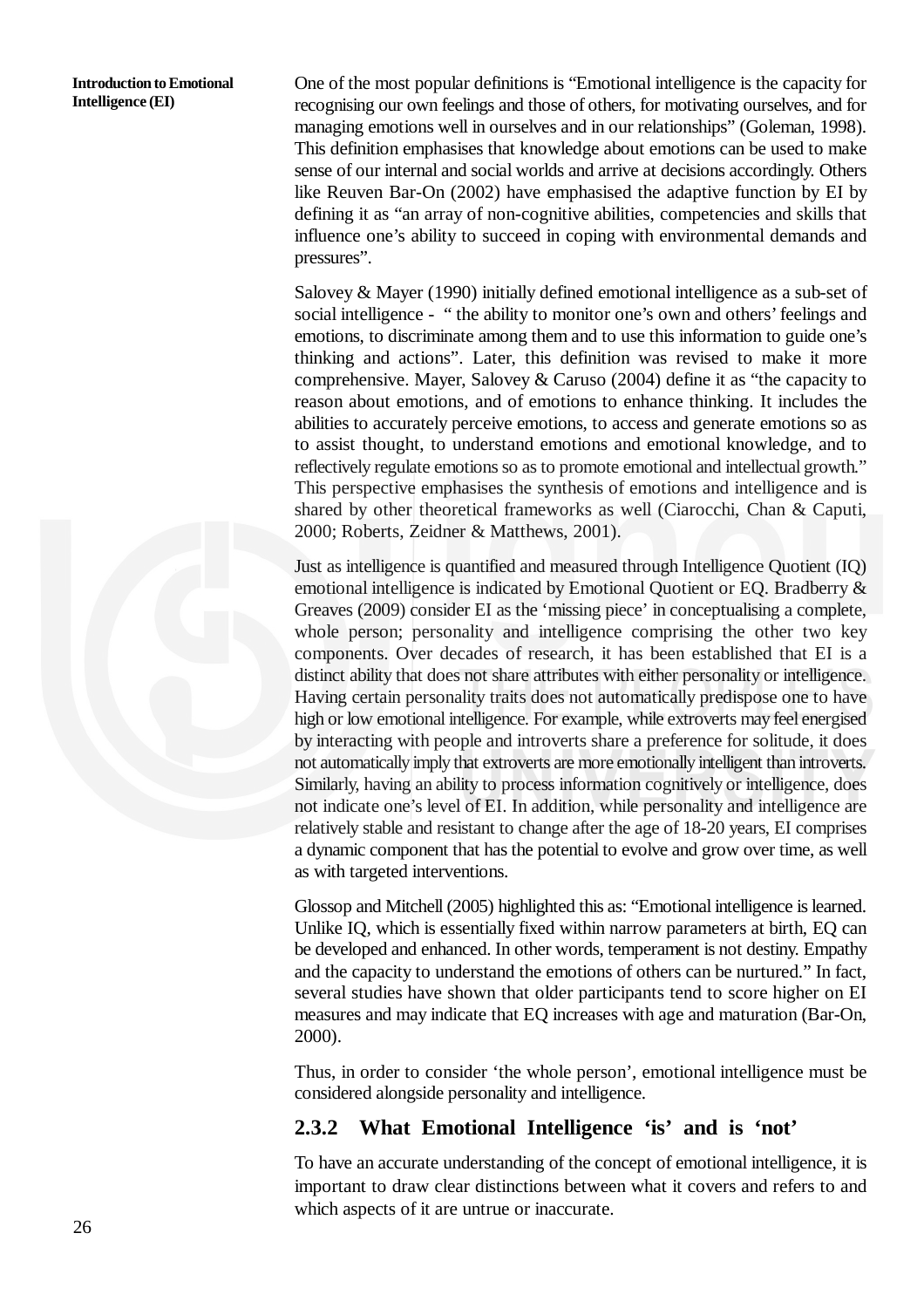### **What emotional intelligence 'is':**

- Being aware of oneself
- Being able to manage emotions
- Being socially aware
- Ability to manage interpersonal relationships by using emotions
- A field of scientific study

### **What emotional intelligence is 'not':**

- Ignoring or suppressing emotions
- Allowing emotions to dominate thinking and decision making
- A permanent trait
- An indicator of cognitive and academic intelligence
- A person's aptitude or interest
- Avoidance of conflict
- Best predictor of success in life

Thus, emotional intelligence refers to the non-cognitive abilities of a person that includes the ability to be aware of the emotions of oneself and others and also to be able to manage these emotions. In common words, it can be said to denote 'street smartness' or the 'common sense' (Stein & Book, 2006). It is the practical knowledge that one needs to have to be effective in any field even if the knowledge acquired from the academic arena is average. As Aristotle has put it, " Anyone can become angry – that is easy, but to be angry with the right person and to the right degree and at the right time and for the right purpose, and in the right way – that is not within everybody's power and is not easy. Hence, getting aware of the emotions, and knowing proper ways to express emotions are crucial for success in life.

### **Self Assessment Questions 1**

- 1. State whether the following statements are True (T) or False (F):
	- i Human beings often succeed at suppressing negative emotions such as anger and anxiety without any impact on productivity.
	- ii) Decision making can be more effective if emotions are not involved.
	- iii) Emotional intelligence means being devoid of emotions and being able to think purely in a rational and logical manner.
	- iv) Personality and intelligence are flexible and can be modified over time.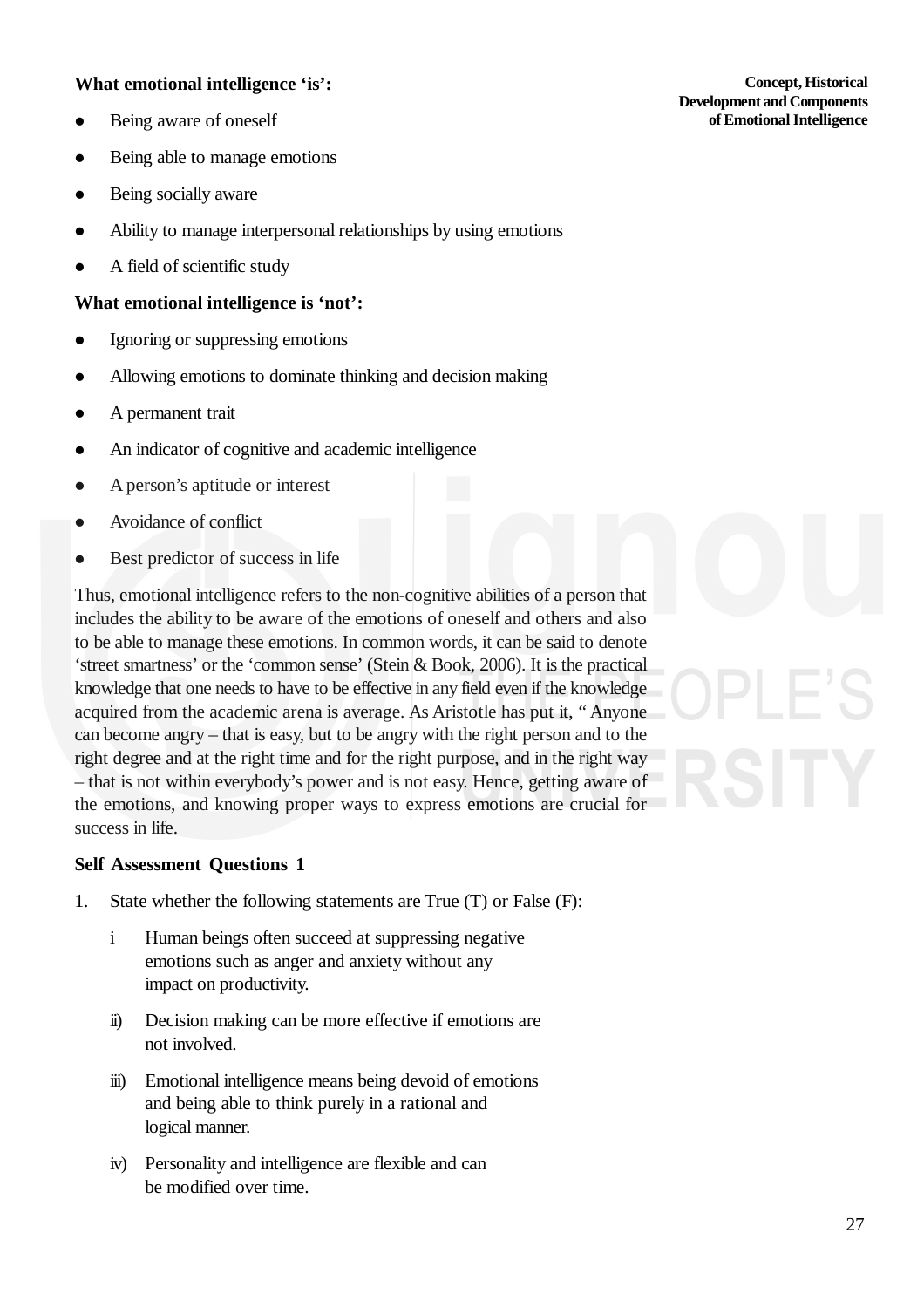2. Define emotional intelligence.

............................................................................................................ ............................................................................................................

............................................................................................................

............................................................................................................

............................................................................................................

............................................................................................................

3. How is emotional intelligence measured?

# **2.4 HISTORICAL DEVELOPMENT OF EMOTIONAL INTELLIGENCE**

The concept of emotional intelligence has its roots in early psychologists' conceptualisation of intelligence. Thorndike in 1920 proposed that intelligence is comprised of three distinct domains or classes: (i) Abstract, analytic or verbal; (ii) Mechanical, performance and visuo-spatial; (iii) Social or practical. Thorndike, thus, expanded on the traditional view of 'intelligence' as being purely cognitive by identifying several other kinds of intelligences. Specifically, his social/practical intelligence component indicates emotional intelligence aspect. Howard Gardner (1983) further identified eight different abilities: musical-rhythmic, visual-spatial, verbal- linguistic, bodilykinesthetic, logical-mathematical, intrapersonal, interpersonal and naturalistic. Here, the intrapersonal and interpersonal intelligences are related to aspects of emotional intelligence. Another psychologist, Sternberg (1985) talked about three types of intelligence such as analytical, creative and practical intelligence. In all these notions of intelligence, we can see the building blocks of emotional intelligence - social intelligence, intrapersonal and interpersonal intelligences, and practical intelligence can all be said to reflect emotional intelligence abilities.

Gardner's description of personal intelligences- intra and interpersonal focuses directly on feelings:

"*The core capacity at work here is access to one's own feeling life- one's range of affects or emotions: the capacity instantly to effect discriminations among these feelings and, eventually, to label them, to enmesh them in symbolic codes, to draw upon them as a means of understanding and guiding one's behaviour. In its most primitive form, the intrapersonal intelligence amounts to little more than the capacity to distinguish a feeling of pleasure from one of pain…At its most advanced level, intrapersonal knowledge allows one to detect and to symbolise complex and highly differentiated sets of feelings…..to attain a deep knowledge of…..feeling life*".

Salovey & Mayer are widely credited with first using the term 'emotional intelligence' in 1990. However, they themselves acknowledge that the term was used much earlier in passing in the 1960s in literary criticism and psychiatry and eventually in a dissertation by Payne in 1986 (Mayer, Salovey & Caruso, 2004). The construct remained largely unknown until it attained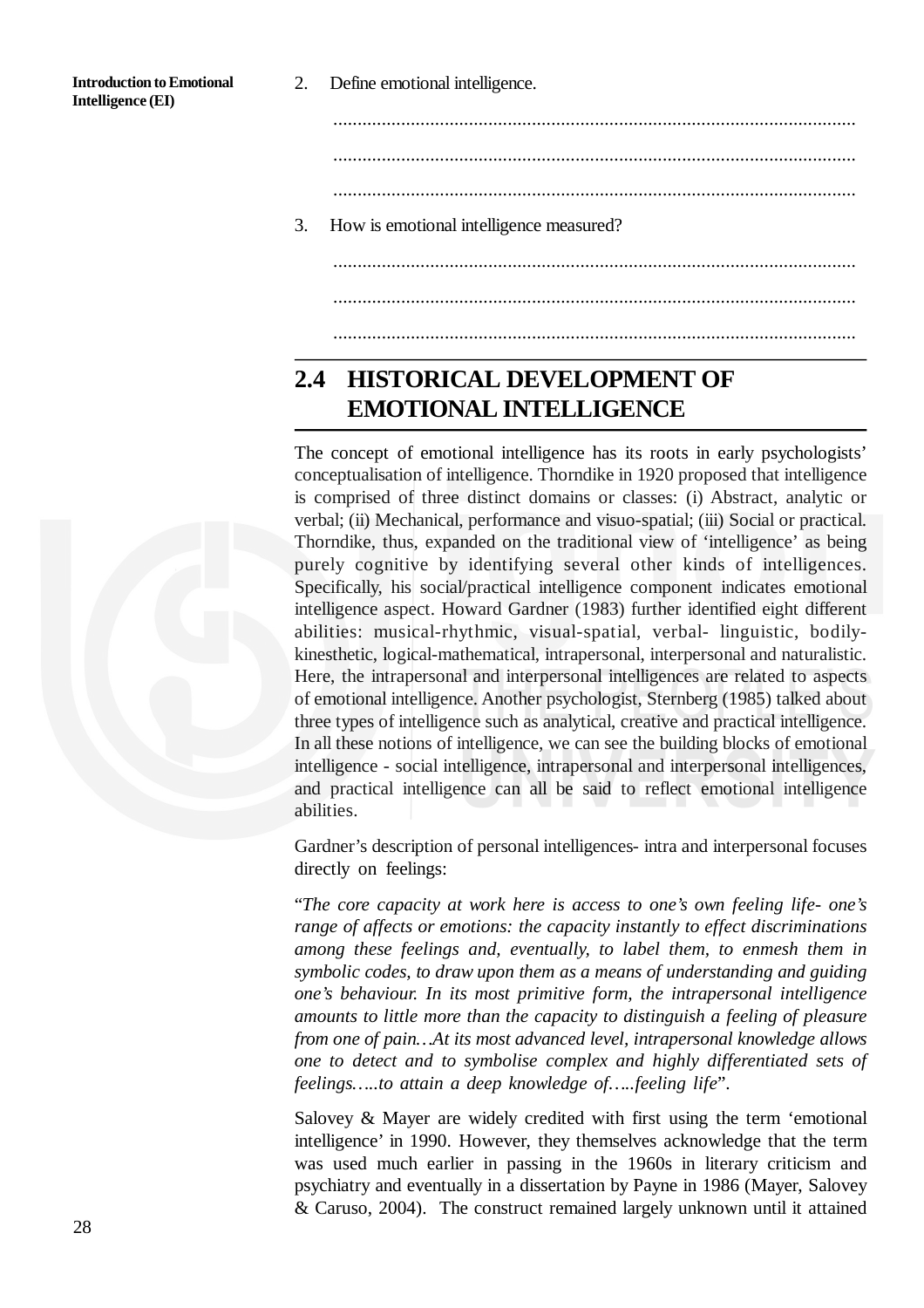popularity when Daniel Goleman published his book on the subject in 1995 and argued that 'people with the highest levels of intelligence (IQ) outperform those with average IQs just 20 percent of the time, while people with average IQs outperform those with high IQs 70 percent of the time'. His assertion that EI could predict job performance and success held intuitive appeal and since then, the concept has become extremely mainstream and received international attention among several domains such as mental health, business, education etc.

### **Concept, Historical Development and Components of Emotional Intelligence**

## **2.5 COMPONENTS OF EMOTIONAL INTELLIGENCE**

Broadly, emotional intelligence can be viewed as having four interrelated components:



Let us explain each of these components below.

- **1. Perceiving emotions**: This is the basic ability to register and recognise emotions in ourselves and other people. People who are high in emotional intelligence are able to identify when they are experiencing a particular emotion and able to use their vocabulary to label the feeling. For example, experiencing the sensation of "butterflies in the stomach" and knowing that they are feeling nervousness or anxiety. They are also sensitive to other people's emotions and are able to see when someone is feeling angry, sad, happy or a range of other feelings by reading their facial expressions and body language. This is a fundamental skill because without recognising the experience of an emotion, it is very difficult to understand it or change it in any way.
- **2. Understanding emotions**: This component refers to using the specific information that various emotions provide and knowing how that might affect their behavior. As discussed earlier, each emotion conveys distinct data to individuals about their environment and energizes one for action in a particular direction. Emotionally intelligent people are able to 'read' this information and use it to guide their behaviour. For example, understanding that one's anger at their friend may be a result of feeling unfairly treated by them. Understanding emotions in others is similar- observing that a sibling is hanging their head low and has reduced their interactions with others might indicate they are upset or sad about something.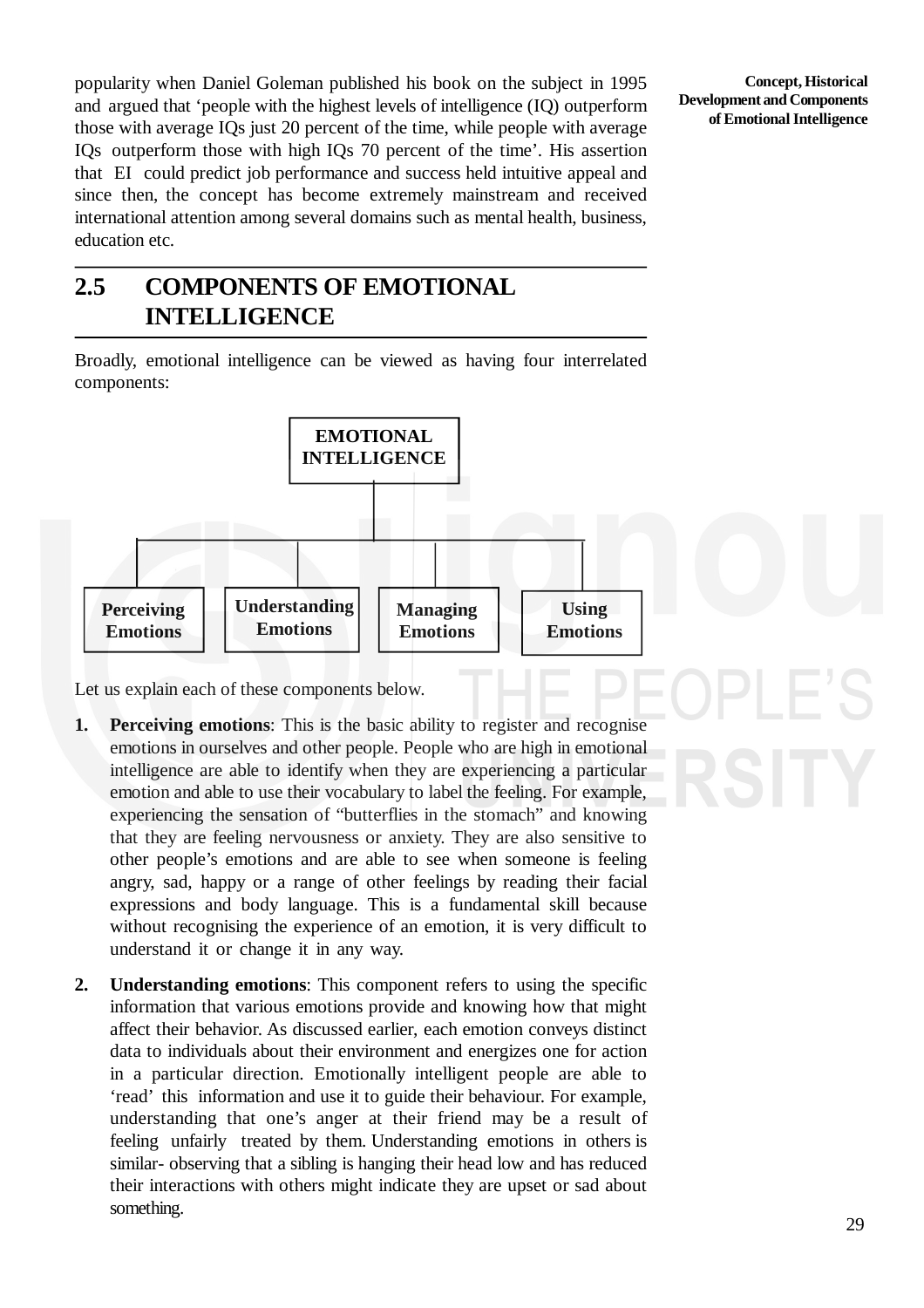The following descriptive statements about persons 'X' and 'Y' may help to illustrate the above two components of perceiving and recognising emotions:

Example 1: "*During challenging and difficult social situations, X is very conscious of the pitch of his voice and hand gestures. He recognises when the intensity of his anger is rising and makes the effort to behave in an assertive way rather than give in to aggression".*

Example 2: "*Y is usually unaware of being triggered by an unorganised desk or a delayed project. He almost instantly responds with undue aggression without realising what language or tone of voice he is using with someone. He sounds very offensive at times".*

In the first example, being aware about one's pitch and the bodily gestures draws one's attention to the intensity of the emotion one is experiencing. This awareness then leads to appropriate action in the individual. The second example points out the consequences when we are not aware about how our emotions are linked to various factors. This awareness of generation of emotions will give us a control over how we respond to different situations.

3. **Managing emotions**: When one recognises their emotions quickly and understands their meaning, it becomes relatively easier for them to think about the next steps regarding how to change them. This applies to the self as well as others. Recognising that one is feeling low and wanting to change that emotion may encourage one to make plans to go out for a movie or meet a friend they enjoy talking to or just talk to the person over phone. A desire to reduce one's anger may also lead to the use of deep breathing and relaxation strategies to calm oneself down. Similar tools may be used to help change emotions in others as well. For example, saying sorry or apologising to an angry friend may reduce anger or sadness. Listening to a sibling who is feeling sad may improve their mood.

The following descriptive statements about persons 'X' and 'Y' may help to clarify how this skill is observable:

Example 1: "*X is a great example of patience and restraint when meetings become heated up and emotionally- charged. While others are shouting and calling others names around her, she responds by listening carefully and responding with well - thought out points rather than reacting impulsively".*

Example 2: "*Y calls incessantly when I don't answer the first time he calls. He reacts out of panic and assumes the worst. Unanswered calls are often accompanied by accusatory messages and rants that he later regrets."*

Here in the above examples we can see that we can better manage the emotions either in ourselves or in others when we become aware of the emotions and the situation giving rise to such emotions.

4. **Using emotions**: The ability to use one's emotions is more than just dealing with or managing emotions. It involves the skill of leveraging emotions to enhance our thinking, decision-making and relationships.

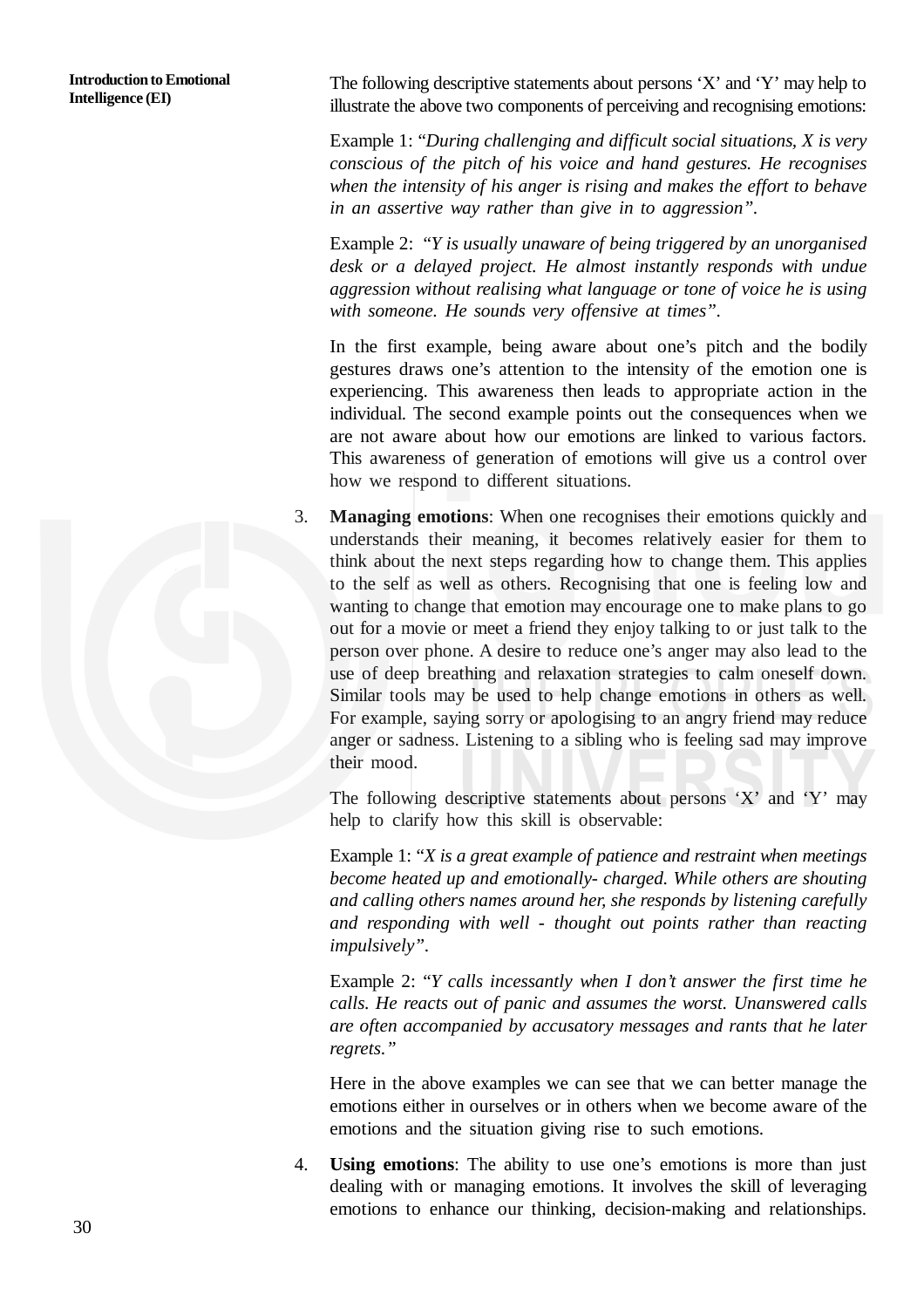For example, concealing one's nervousness about public speaking by using body language and hand gestures to show excitement instead so that the audience is more engaged. Channelizing anger at perceived injustice towards fighting for one's legitimate rights is another example of using emotions and has been used extensively to bring about social changes and reforms for centuries.

The capacity to use emotions is illustrated by the following descriptions:

Example 1: "*X has a very good capacity to initiate and maintain relationships. She shows a lot of empathy and connects very quickly with people. Even when she does not like someone, she finds a way to be cordial and professional with them so that tasks succeed".*

Example 2: "*Y is mistrusting and this shows when we interact with her. She does not like including new friends in the group and is very possessive about us. It can sometimes be suffocating to be around her".*

As can be seen from the examples above, people do not share identical abilities in each of the above domains. One may be good at controlling their own anger but not have the skills to calm another angry person. Similarly, one may recognise own sadness but not possess well-developed strategies to change or manage sadness. Developing these skills is a matter of practice and sometimes requires structured coaching and experience.

### **Self Assessment Questions 2**

1. List the four components of emotional intelligence.

............................................................................................................. ............................................................................................................. ............................................................................................................. .............................................................................................................

2. Differentiate between the skills of understanding emotions and managing emotions.

............................................................................................................. ............................................................................................................. .............................................................................................................

.............................................................................................................

3. Amish is a very good negotiator. He often displays high assertiveness to increase positive outcomes for himself, even though does not consider himself as an assertive person on the whole. This is an example of ........................................... component of emotional intelligence.

............................................................................................................. ............................................................................................................. ............................................................................................................. .............................................................................................................

**Concept, Historical Development and Components of Emotional Intelligence**

31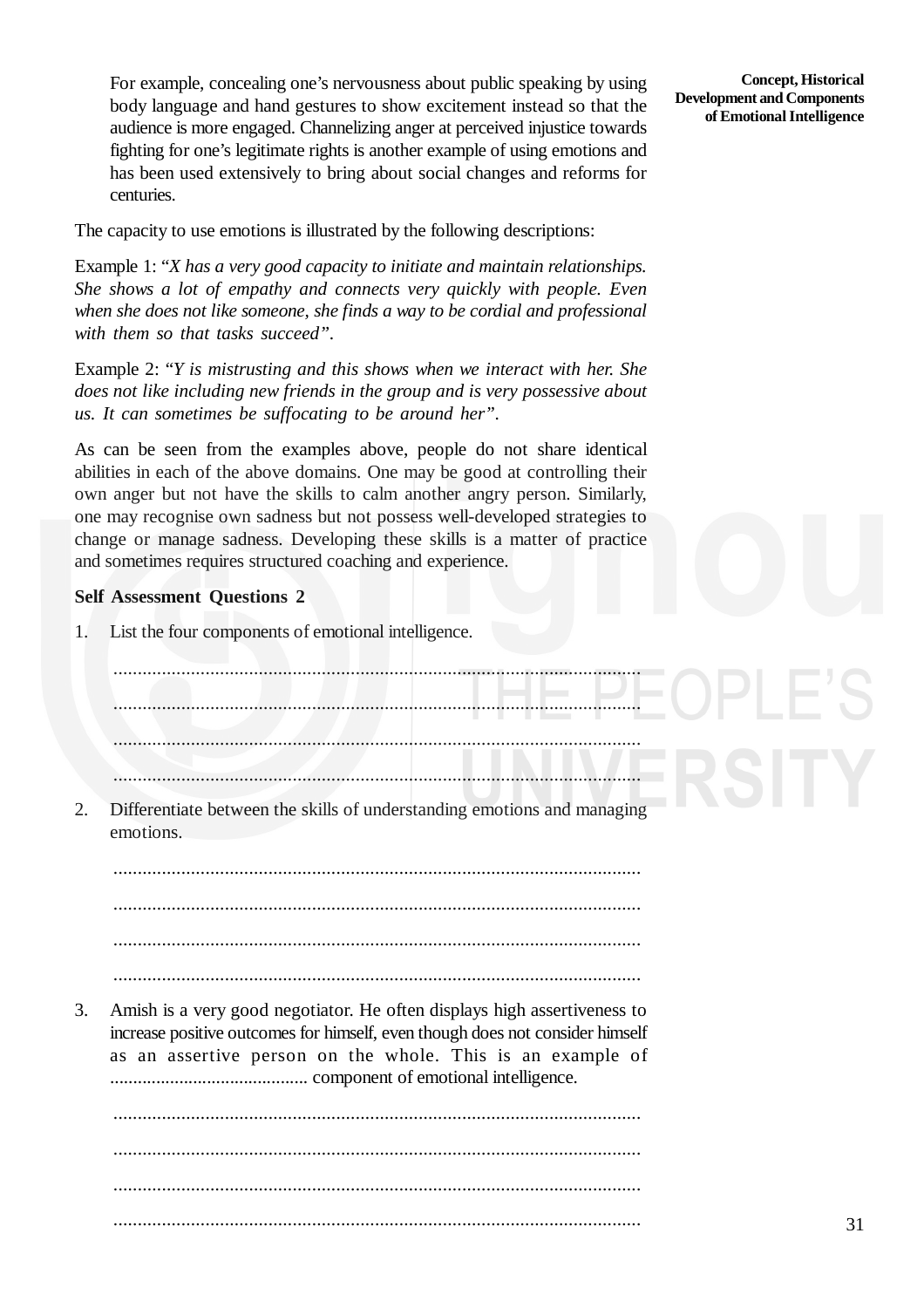# **2.6 INTELLIGENCE AND EMOTIONAL INTELLIGENCE: RELATIONSHIP BETWEEN IQ AND EQ**

When we use the word "intelligence", usually we refer to cognitive intelligence or academic intelligence. However, there are other types of intelligences also such as social and emotional intelligence. The most well known and referenced definition of intelligence is probably that of Wechsler's - "intelligence is the aggregate or global capacity of the individual to act purposefully, to think rationally, and to deal effectively with his environment" (1958). The highest level of cognitive mental abilities is called general mental ability or 'g', which is thought to predict learnability and performance across domains. 'g' is further classified into fluid and crystallised forms of intelligence (Cattel,1971). Fluid intelligence is a measure of the abilities of information processing and reasoning. Crystallized intelligence has to do with acquiring, retaining and organising information and is different from information processing. Furnham et al. (2007) have explained this with the help of an analogy. If cognitive intelligence is a computer, fluid intelligence would be the information processor (computer chip) while crystallised intelligence is analogous to the information stored in memory (hard drive).

Sternberg, one of the pioneers in the field of intelligence stated its definition as "Intelligence comprises the mental abilities necessary for adaptation to, as well as shaping and selection of, different environments" (1997). In this regard, Wechsler acknowledged that "individuals with identical IQs may differ very markedly in regard to their effective ability to cope with the environment"(1940).

Later, Goleman (1995) famously claimed in his book that 'emotional intelligence can be as powerful, and at times more powerful, than IQ' and in fact could be the unnoticed factor that may explain why the smartest, and technically gifted people may not necessarily be the most successful. Pfeiffer (2001) extended Sternberg's definition to emotional intelligence by proposing that it is also a type of intelligence because acting 'intelligently' does not involve only successful adaptation to the environment but also the act of moulding and changing it so that one's needs are met adequately.

Thus, viewing intelligence as a simple, one-dimensional construct that refers to an ability to process information and thus predicts academic and career performance, may be seen as a somewhat narrower framework. It does not take into account the several other kinds of abilities that inform an individual's capacity to adapt to his or her environment and succeed across various domains. Emotional intelligence is a kind of "hot intelligence"- part of a group of capabilities of dealing with personally relevant information (Mayer, Salovey & Caruso, 2004).

As stated earlier, cognitive intelligence, measured via Intelligence Quotient (IQ) and Emotional Intelligence measured through Emotional Quotient (EQ) are distinct constructs. Having a high IQ does not automatically indicate a high EQ, while having a high EQ may indicate a high or average IQ at least and predict success at work better than IQ alone. While IQ can predict academic success, it may not necessarily lead to success in life; whereas EQ predicts success and effectiveness in life. Given the importance of emotional intelligence, it may be noted here that unlike intelligence, emotional intelligence can be increased through training at any age.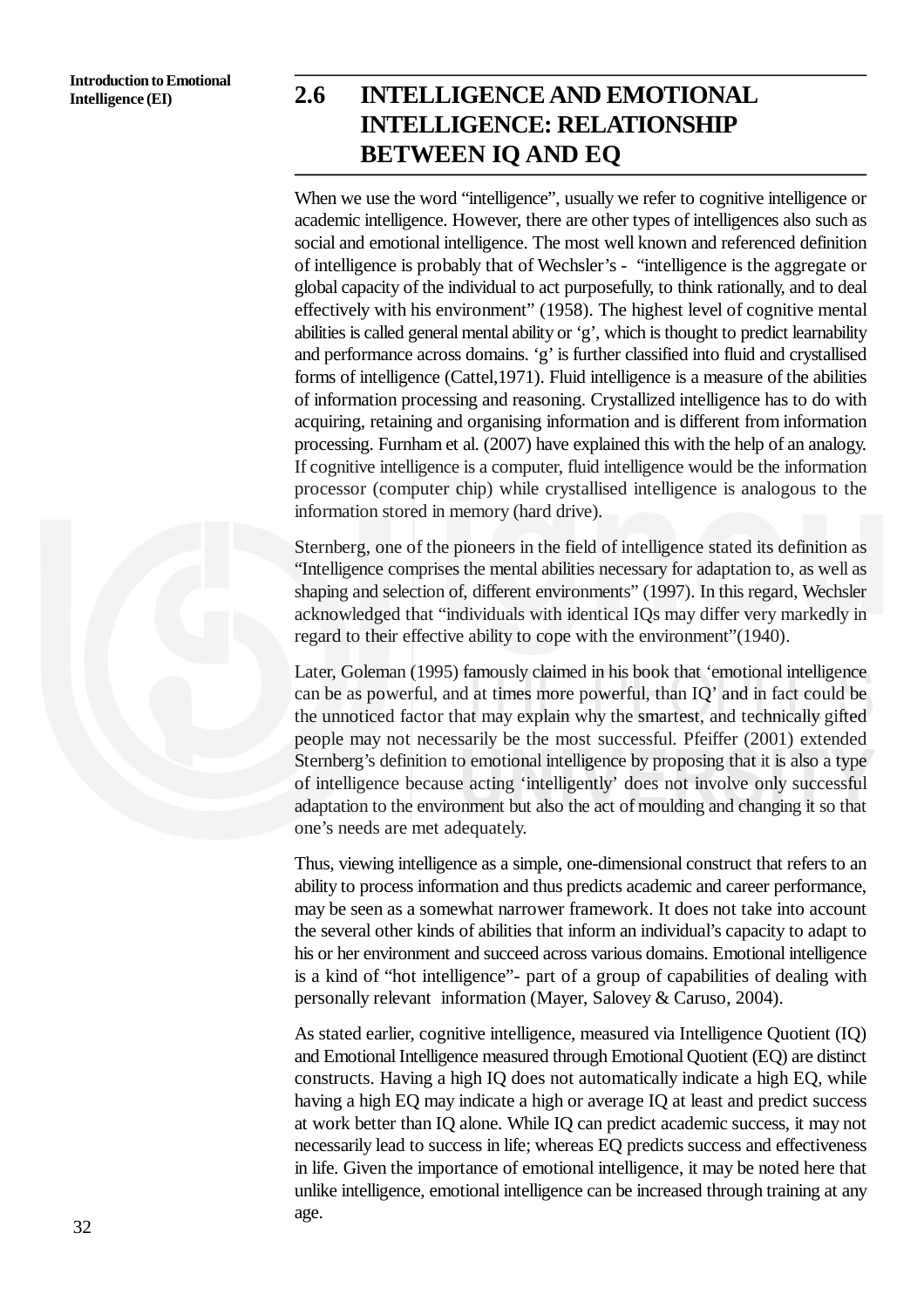In a study by Mount (2006), EQ was found to be more than twice as predictive of business performance than purely cognitive intelligence and better predictive of business performance than employee skill, knowledge and expertise. While academic intellectual capacities are important, they are not enough on their own. Many other studies have reported similar findings (Clarke, 2010; Godse & Thingujam, 2010). More recently, researchers are moving to a more integrated way to studying the impact of IQ and EQ. Since emotional intelligence is the sum of two concepts- emotion and intelligence, it makes sense to study their combined impact on performance and success. Kidwell et al., (2011) and Agnoli et al., (2012) have shown that emotional intelligence further enhances or boosts the relationship between general intelligence and job performance, especially when tasks are conducted in social contexts involving interaction and collaboration such as customer service, team work etc. Thus, although cognitive and emotional intelligences are different from each other, they also share a close relationship in terms of operating together to influence performance and success.

IQ can therefore be considered a minimum requirement or "threshold competence" (Emmerling & Goleman, 2003), for example, in getting into an academic institute through an entrance exam or a job in an organization on the basis of degrees and certifications attained. Success thereafter, is determined by many more varied skills that must be built upon this. Emotional competence needs to supplement intellectual competence. Asub-set of emotional intelligence, emotional competence is defined as "a learned capability based on emotional intelligence that results in outstanding performance at work" (Goleman, 1998). For example, one may have adequate baseline emotional intelligence but will still need to learn the specific competency of empathy to influence relationships with peers or superiors for success. Goleman has proposed five emotional competencies such as Self awareness, Motivation, Self-regulation, Empathy and Social skills. This emotional competence framework is presented in greater detail in Unit 3.

# **2.7 BENEFITS OF EMOTIONAL INTELLIGENCE**

The concept of emotional intelligence has become very popular and is steadily gaining traction because of the many benefits it purports to offer to these who have this capacity. Some of these benefits are:

- 1. Allows individuals to tap into not just thinking capacities, but also leverage information and strengths that emotions bring.
- 2. Takes a realistic and practical view of emotions as opposed to traditional notions that encourage leaving emotions out of certain contexts and encourage unhealthy suppression.
- 3. Facilitates understanding of self and others, beyond superficial information.
- 4. Encourages and enables empathy so that the quality of interpersonal interactions improves.
- 5. Adds competitive advantage over just cognitive intelligence and technical skills so that individuals are able to pursue excellence and success using a range of intelligences.
- 6. Allows individuals more agency and control over which emotions they would

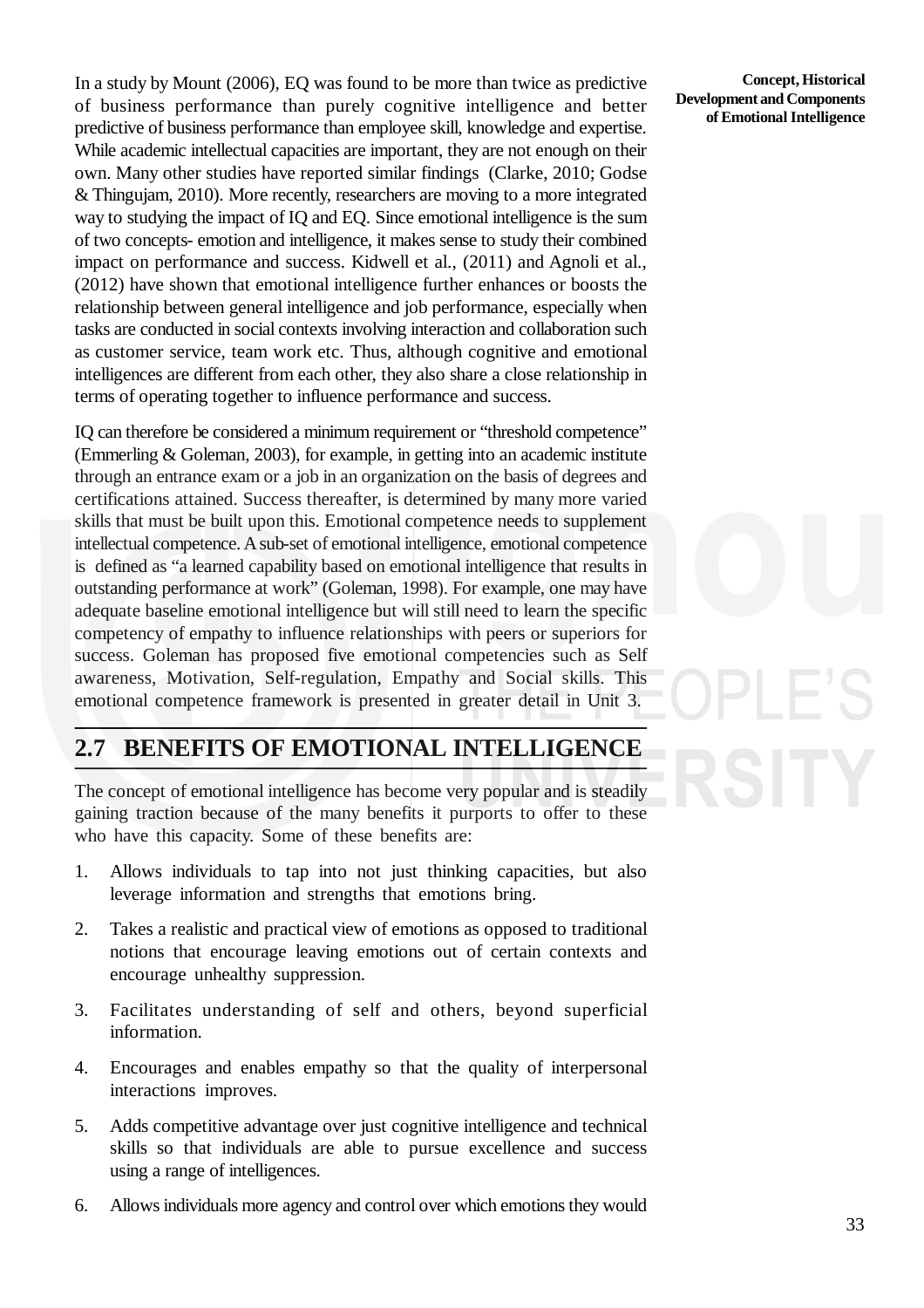like to experience more of and which ones they consider undesirable in a given situation and would like to switch from.

Thus the benefits of emotional intelligence have implications across a wide range of our life from personal relationship to professional contexts and settings.

## **2.8 LET US SUM UP**

Emotional intelligence has emerged as an exciting domain of study over the last 30 years or so, even though usage of the term and recognition of related skills has been around for several decades. The term is composed of two units- emotion and intelligence and arises out of the synthesis of these seemingly incompatible domains. Emotions can influence thinking and in turn, thinking can be used to make sense of and employ emotions effectively. It is now well established that the abilities that comprise emotional intelligence and are concerned with recognising, regulating and using emotions to drive effective decision-making are crucial to adaptive functioning and optimal performance. There has been much debate about its distinctiveness as a construct and mixed evidence for its exponential impact on performance when compared with cognitive intelligence. However, when taken together with cognitive intelligence, especially in social tasks, emotional intelligence can boost the impact of the former and yield tangible results. The present Unit explained the concept of emotional intelligence and highlighted the historical development of the concept. Further, the different components of emotional intelligence were explained.

## **2.9 KEY WORDS**

| <b>Emotional Intelligence</b> | Emotional intelligence is the capacity for<br>recognising our own feelings and those of<br>others, for motivating ourselves, and for<br>managing emotions well in ourselves and in<br>our relationships (Goleman, 1998). |
|-------------------------------|--------------------------------------------------------------------------------------------------------------------------------------------------------------------------------------------------------------------------|
| <b>Emotional Quotient</b>     | : Emotional quotient or EQ is a measure of<br>emotional intelligence.                                                                                                                                                    |

## **2.10 ANSWERS TO SELF ASSESSMENT QUESTIONS**

### **Self Assessment Questions 1**

- 1. (i) F, (ii) F, (iii) F, (iv) F
- 2. Emotional intelligence is the capacity for recognising our own feelings and those of others, for motivating ourselves, and for managing emotions well in ourselves and in our relationships (Goleman, 1998).
- 3. Emotional intelligence is measured quantitatively through emotional quotient (EQ).

### **Self Assessment Questions 2**

1. The four components of emotional intelligence are perceiving emotions, understanding emotions, managing emotions and using emotions.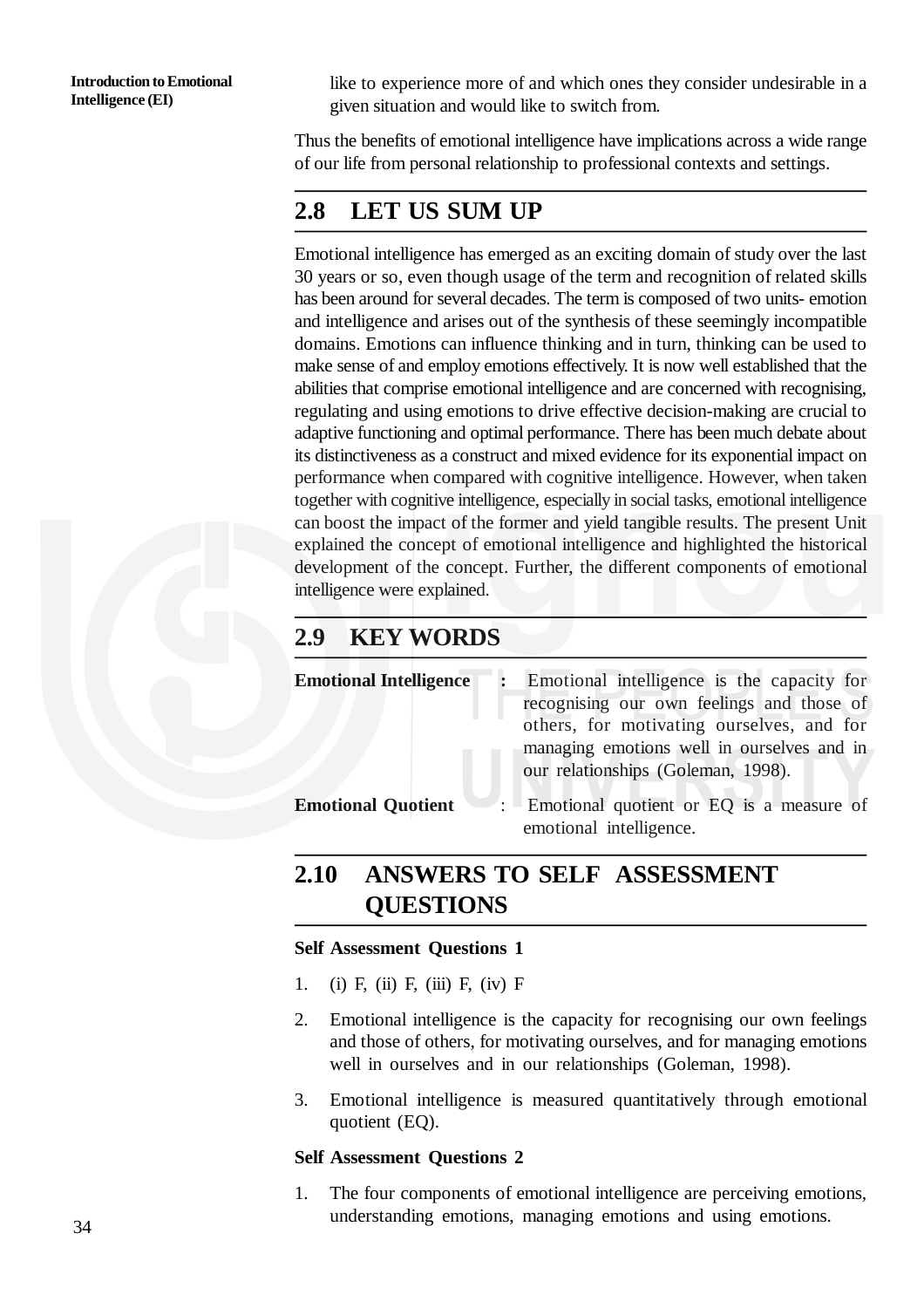- 2. Understanding emotions refers to using the specific information or data that various emotions provide and knowing how that might affect one's behavior. For example, being aware about one's pitch and the bodily gestures during an anger episode draws one's attention to the intensity of the emotion one is experiencing. This awareness may then lead to appropriate action in the individual.
- 3. Using emotions

## **2.11 UNIT END QUESTIONS**

- 1. Can the ability to recognise and regulate emotions be called an intelligence? Why or why not?
- 2. Why is emotional intelligence considered important?
- 3. Why is the ability to understand emotions in self and others important?

# **2.12 ANSWERS TO UNIT END QUESTIONS**

- 1. The ability to recognise and regulate emotions can be considered as a type of intelligence because it allows the use of thinking capacities to understand and reason with emotional information. Moreover, the capacity to adapt to changing environmental needs is one of the hallmarks of cognitive intelligence. Emotional intelligence not only enables this process, it also brings the additional advantage of helping an individual alter aspects of the environment to suit his/ her needs.
- 2. Emotional intelligence is considered important because it has the potential to create a lot of impact for individuals and groups. It has been linked to superior performance at work, especially in social contexts and when combined with cognitive intelligence. The capacity to recognise and manage one's emotions allows individuals to not only understand themselves but also present themselves in a certain way to the outside world. A higher than average ability for social awareness can help individuals connect to others and build bonds so that interpersonal relationships can be a source of personal fulfilment and also be leveraged for superior teamwork.
- 3. The ability to understand self and others is fundamental to all other emotional intelligence strengths. Recognising the experience of emotions and being able to assign an identifying label to them brings clarity to the human experience. Without recognising what emotion one might be feeling, it would be nearly impossible to know which strategies would be helpful in managing it. For example, the coping and responding strategies for anxiety and sadness are different. Anxiety generally responds well to relaxation and calming strategies while intense sadness is helped by engaging with activities and other people. If a person to unable to understand whether they are feeling sad or anxious, they would not be able to respond to the experienced emotion with an appropriate emotion regulation strategy. Similarly, using the skills of observation and listening, emotions in other people can also be identified. This is crucial for two reasons- to experience empathy, without which genuine connection with others is not possible and secondly, reading others' emotions yields important information about the most suitable way to respond to others.

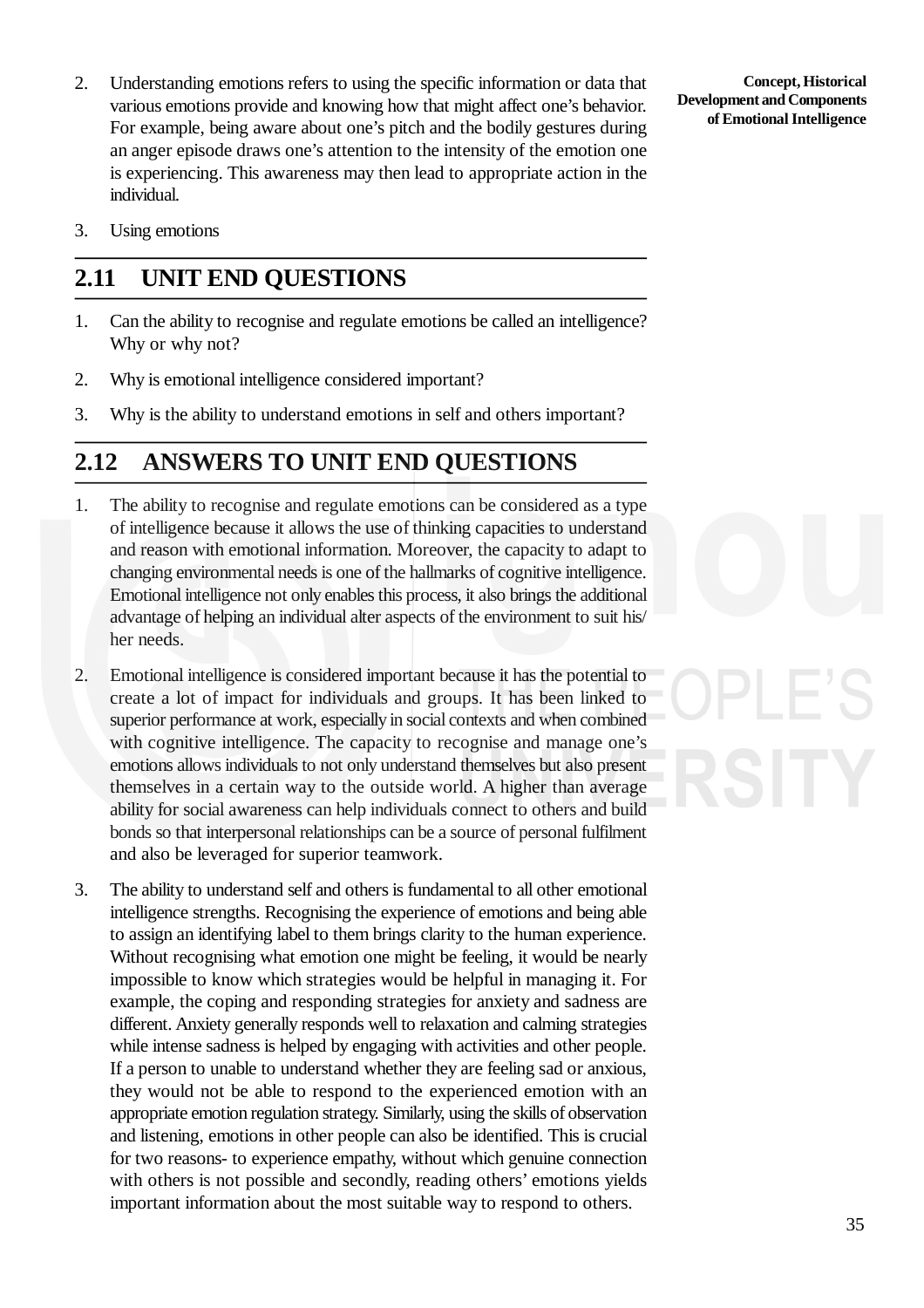### **2.13 REFERENCES**

Agnoli S., Mancini G., Pozzoli T., Baldaro B., Russo P. M., Surcinelli P. (2012). The interaction between emotional intelligence and cognitive ability in predicting scholastic performance in school-aged children. Pers. Individ. Differ. 53, 660– 665.

Bar-On, R. (2000). Emotional and social intelligence: Insights from the Emotional Quotient Inventory (EQ-i). In R. Bar-On & J.D.A. Parker (Eds.), Handbook of emotional intelligence (pp. 363-388). San Francisco: Jossey-Bass.

Bar-On, R. (2002). EQ-I: Bar-On emotional quotient inventory technical manual. Toronto, Canada: Multi-Health Systems.

Bradberry, J. & Greaves, J. (2009). Emotional intelligence 2.0. San Diego, CA: TalentSmart.

Ciarocchi, J.V., Chan, A.Y., & Caputi, P. (2000). A critical evaluation of the emotional intelligence concept. Personality and Individual differences, 28, 539- 561.

Clarke, N. Emotional intelligence and its relationship to transformational leadership and key project manager competences. Project Management Journal, 41(2), 5-20. 2010.

Dozier, R. W. (1998). Fear itself: the origin and nature of the powerful emotion that shapes our lives and our world. New York: St. Martin's Press.

Emmerling, R.J. and Goleman, D. 2003. Emotional intelligence : issues and common misunderstandings. [Online.] Available WWW: www.eiconsortium.org/research/ei\_issues\_and\_common\_misunderstandings. htm.

Furnham, A., Dissou, G; Sloan, P. & Chamorro-Premuzic, T. (2007). Personality and intelligence in business people: A study of two personality and two intelligence measures. Journal of Business and Psychology, 22, 99- 109.

Gardner, H. (1983). Frames of mind: The theory of multiple intelligences. New York: Basic Books

Gerald Mount, The role of emotional intelligence in developing international business capability: EI provides traction. In V. Druskat, F. Sala & G. Mount (Eds.), Linking Emotional Intelligence and Performance at Work (pp. 97- 124). Mahwah, N.J.:Lawrence Erlbaum Associates, 2006.

Glossop, R. & Mitchell, A. (2005). Heart Smarts. The Vanier Institute of the Family, Ottawa, Ontario.

Godse, A.S., & Thingujam, N.S. Perceived emotional intelligence and conflict resolution styles among information technology professionals: Testing the mediating role of personality. Singapore Management Review, 32(1), 69-83. 2010.

Goleman, Daniel (1995). Emotional Intelligence, Why it can matter more than IQ. New York: Bantam Books.